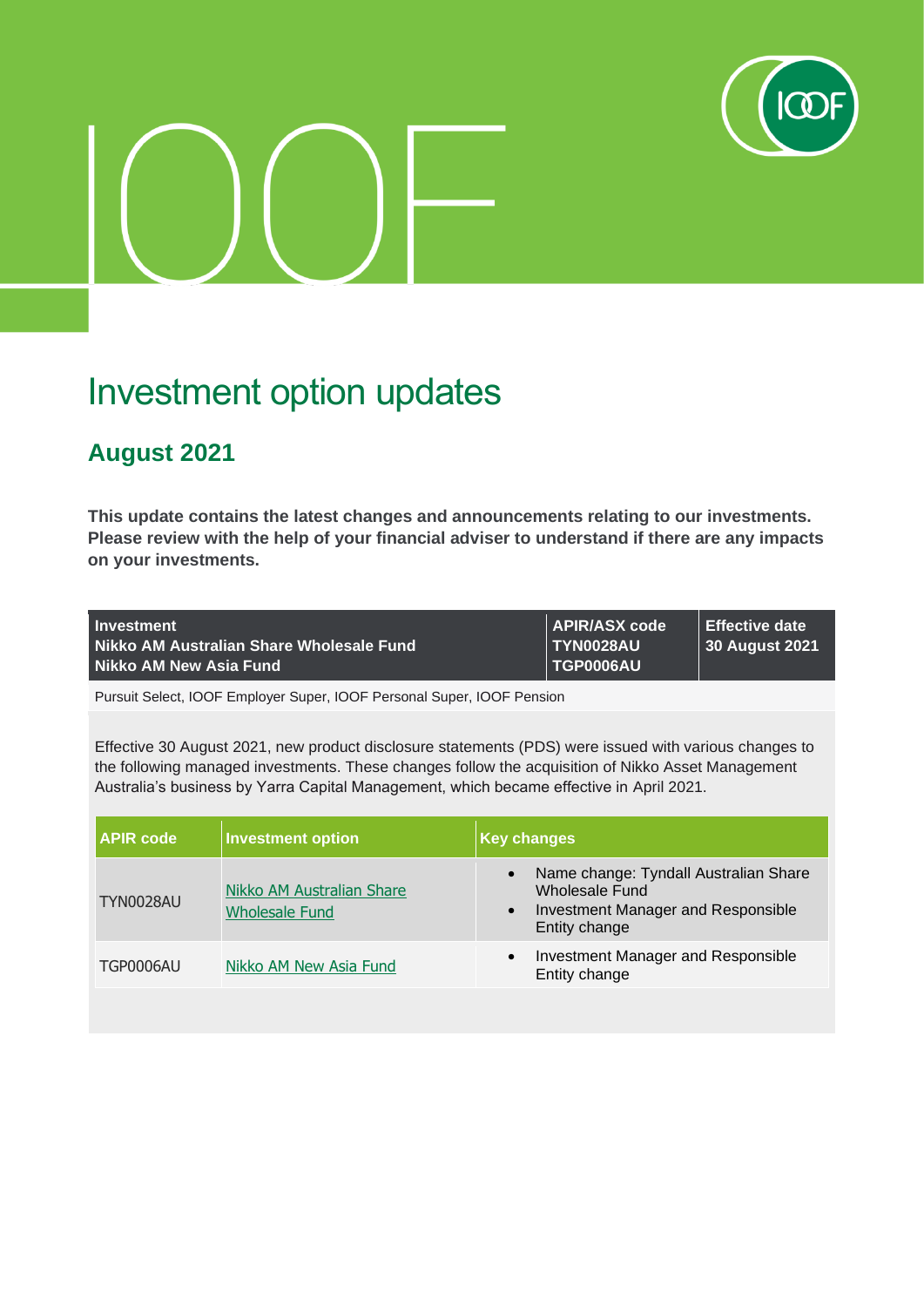| Investment<br><b>Freedom Oil and Gas Limited</b>                                        | APIR/ASX code<br><b>FDM</b> | <b>9 August 2021</b> |
|-----------------------------------------------------------------------------------------|-----------------------------|----------------------|
| Pursuit Select, IOOF Employer Super, IOOF Personal Super, IOOF Pension                  |                             |                      |
| The Investment was delisted from the ASX from commencement of trading on 9 August 2021. |                             |                      |

Further information is available [here.](https://microsite.ioof.com.au/__data/assets/pdf_file/0017/443114/2021-08-09-Freedom-Oil-and-Gas-Ltd-ASX-notice.pdf)

| <b>Investment</b>                                            | <b>APIR/ASX code</b> | 2 August 2021 |
|--------------------------------------------------------------|----------------------|---------------|
| <b>Dimensional Emerging Markets Trust</b>                    | DFA0107AU            |               |
| <b>Dimensional Two-Year Diversified Fixed Interest Trust</b> | <b>DFA0002AU</b>     |               |
| Dimensional Sustainability World Allocation 70/30 Trust      | DFA7518AU            |               |
| <b>Dimensional World Allocation 30/70 Trust</b>              | <b>DFA8313AU</b>     |               |
| <b>Dimensional World Allocation 50/50 Trust</b>              | <b>DFA0033AU</b>     |               |
| Dimensional World Allocation 70/30 Trust                     | <b>DFA0029AU</b>     |               |

Pursuit Select, IOOF Employer Super, IOOF Personal Super, IOOF Pension

Effective 2 August 2021, DFA Australia Limited made various changes to the managed investments, including:

- Name changes
- Target asset allocation changes
- Changes to underlying funds
- Investment strategy change

Further information is available [here.](https://microsite.ioof.com.au/__data/assets/pdf_file/0016/443113/2021-08-02-Dimensional-fund-changes.pdf)

| Investment                                                                                       | APIR/ASX code<br>MAG7578AU | 23 July 2021 |
|--------------------------------------------------------------------------------------------------|----------------------------|--------------|
| <b>Macquarie Professional Series Global Alternatives Fund</b><br><b>Winton Global Alpha Fund</b> | MAQ0482AU                  |              |

Pursuit Select, IOOF Employer Super, IOOF Personal Super, IOOF Pension

On 5 October 2021, new PDS Updates were issued for the managed investments due to the following changes which came into effect on 23 July 2021:

| <b>APIR code</b> | Investment option                                                       | <b>Change</b>                                                  |
|------------------|-------------------------------------------------------------------------|----------------------------------------------------------------|
| MAQ7578AU        | <b>Macquarie Professional Series Global</b><br><b>Alternatives Fund</b> | Change in custodian for Significant Underlying<br><b>Funds</b> |
| MAQ0482AU        | Winton Global Alpha Fund                                                | Change in custodian for Fund                                   |

Further information is available in the PDS Updates linked above.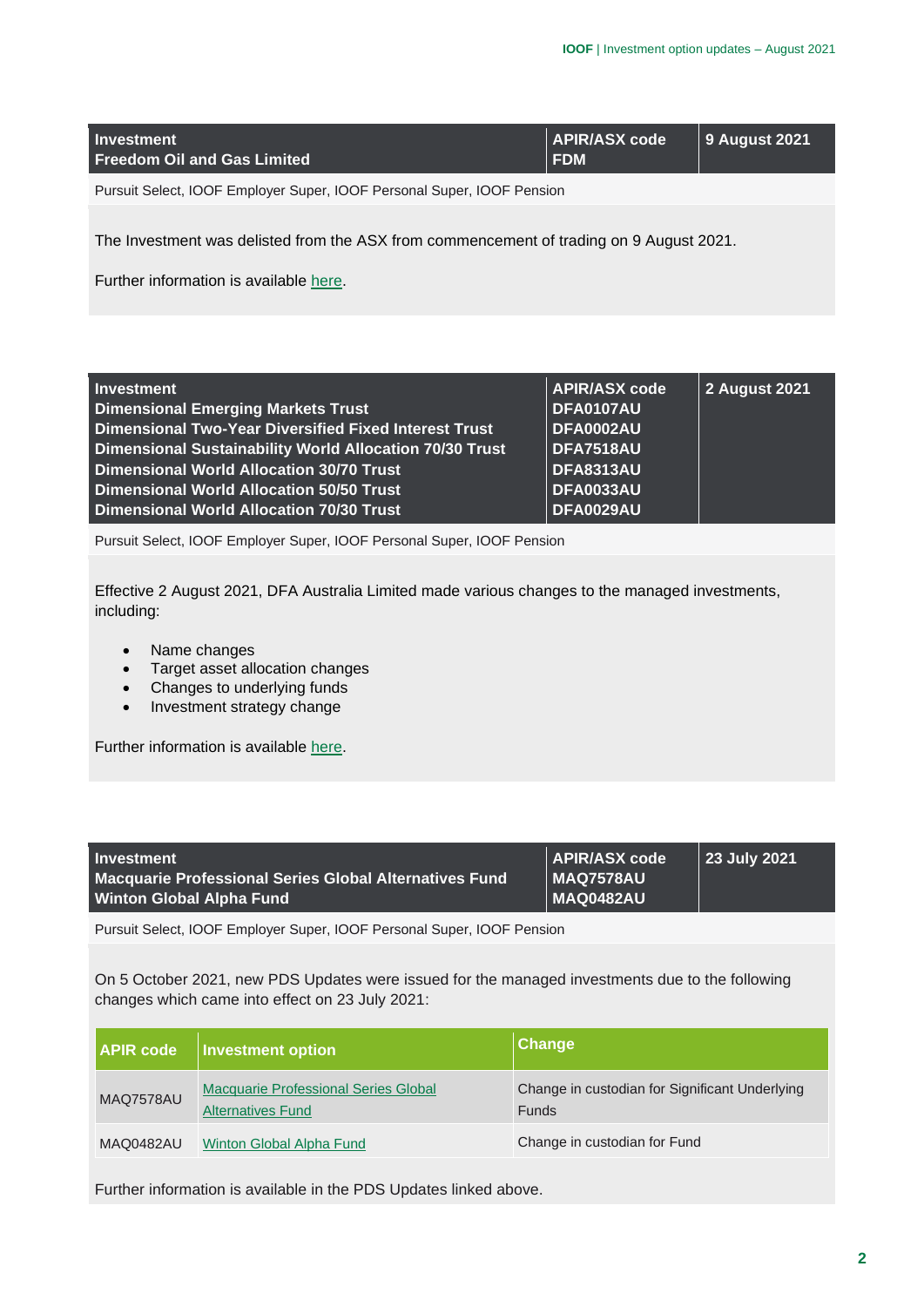| <b>Investment</b>                                           | <b>APIR/ASX code</b> | 1 July 2021 |
|-------------------------------------------------------------|----------------------|-------------|
| <b>Schroder Australian Equity Fund - Professional Class</b> | SCH0002AU            |             |
| <b>Schroder Wholesale Australian Equity Fund</b>            | SCH0101AU            |             |
| <b>Schroder Sustainable Global Core Fund</b>                | SCH0003AU            |             |
| <b>Schroder Global Value Fund Wholesale Class</b>           | SCH0030AU            |             |
| Schroder Global Value Fund (Hedged) - Wholesale Class       | SCH0032AU            |             |
| Schroder Global Emerging Markets Fund - Wholesale Class     | SCH0034AU            |             |
| <b>Schroder Asia Pacific Fund - Wholesale Class</b>         | SCH0006AU            |             |
| <b>Schroder Absolute Return Income Fund - Professional</b>  | SCH0024AU            |             |
| <b>Class</b>                                                |                      |             |
| Schroder Absolute Return Income Fund - Wholesale Class      | SCH0103AU            |             |
| <b>Schroder Fixed Income Fund - Wholesale Class</b>         | SCH0028AU            |             |
| <b>Schroder Real Return Fund - Wholesale Class</b>          | SCH0047AU            |             |
| <b>Schroder Real Return (Managed Fund)</b>                  | <b>GROW</b>          |             |
| <b>Schroder Strategic Growth Fund - Professional Class</b>  | SCH0010AU            |             |
| <b>Schroder Strategic Growth Fund- Wholesale Class</b>      | SCH0102AU            |             |

Pursuit Select, IOOF Employer Super, IOOF Personal Super, IOOF Pension

Effective 1 July 2021, Schroder Investment Management Australia Limited, the responsible entity, updated their distribution guidance for the FY22.

Further information is available [here.](https://microsite.ioof.com.au/__data/assets/pdf_file/0015/443112/2021-07-01-Schroders-distribution-guidance.pdf)

| <b>Investment</b><br><b>Funtastic Limited</b> | <b>APIR/ASX code</b><br><b>FUN</b> | 29 June 2021 |
|-----------------------------------------------|------------------------------------|--------------|
|                                               |                                    |              |

Pursuit Select

The Investment's name and ASX code changed effective 29 June 2021.

| Previous<br>ASX code | <b>Previous name</b>     | New ASX code | New name                |
|----------------------|--------------------------|--------------|-------------------------|
| <b>FUN</b>           | <b>Funtastic Limited</b> | TOY          | Toys 'R' Us ANZ Limited |

Further information is available [here.](https://microsite.ioof.com.au/__data/assets/pdf_file/0014/443111/2021-06-30-Funtastic-Ltd-name-change.pdf)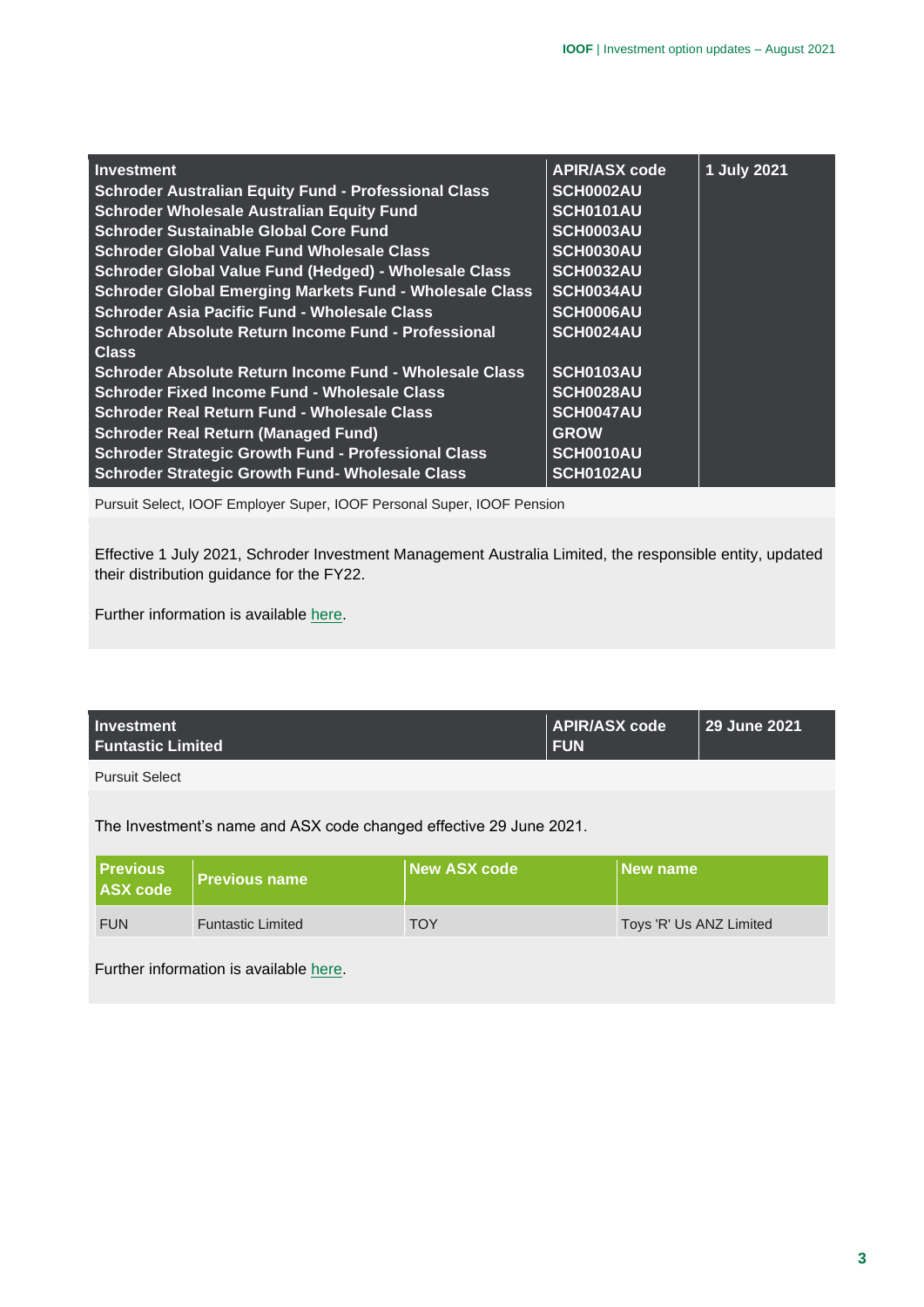| <b>Investment</b>                            | <b>APIR/ASX code</b> | 21 June 2021 |
|----------------------------------------------|----------------------|--------------|
| <b>Yarra Australian Equities Fund</b>        | JBW0009AU            |              |
| Yarra Australian Real Assets Securities Fund | JBW0030AU            |              |
| Yarra Enhanced Income Fund                   | JBW0018AU            |              |
| <b>Yarra Global Small Companies Fund</b>     | JBW0103AU            |              |

Pursuit Select, IOOF Employer Super, IOOF Personal Super, IOOF Pension

Effective 21 June 2021, a new Additional Information section was issued for the abovenamed managed investments.

This information forms part of the PDS for these managed investments. The key sections are summarised as follows:

- 1. Contributions, withdrawals, and unit pricing
- 2. Risks relating to managed investment schemes
- 3. Fees & costs
- 4. Taxation

Further information is available in the [Additional Information Section.](https://microsite.ioof.com.au/__data/assets/pdf_file/0020/443108/2021-06-21-YCM-Important-Additional-Info.pdf)

| Investment                                                   | <b>APIR/ASX code</b> | 11 June 2021 |
|--------------------------------------------------------------|----------------------|--------------|
| <b>Dimensional Emerging Markets Trust</b>                    | DFA0107AU            |              |
| <b>Dimensional Two-Year Diversified Fixed Interest Trust</b> | <b>DFA0002AU</b>     |              |
| Dimensional Sustainability World Allocation 70/30 Trust      | <b>DFA7518AU</b>     |              |
| <b>Dimensional World Allocation 30/70 Trust</b>              | <b>DFA8313AU</b>     |              |
| Dimensional World Allocation 50/50 Trust                     | <b>DFA0033AU</b>     |              |
| <b>Dimensional World Allocation 70/30 Trust</b>              | <b>DFA0029AU</b>     |              |

Pursuit Select, IOOF Employer Super, IOOF Personal Super, IOOF Pension

Effective 11 June 2021, DFA Australia Limited amended the Transaction Cost Allowances for the abovenamed managed investments.

Further information is available [here.](https://microsite.ioof.com.au/__data/assets/pdf_file/0016/443113/2021-08-02-Dimensional-fund-changes.pdf)